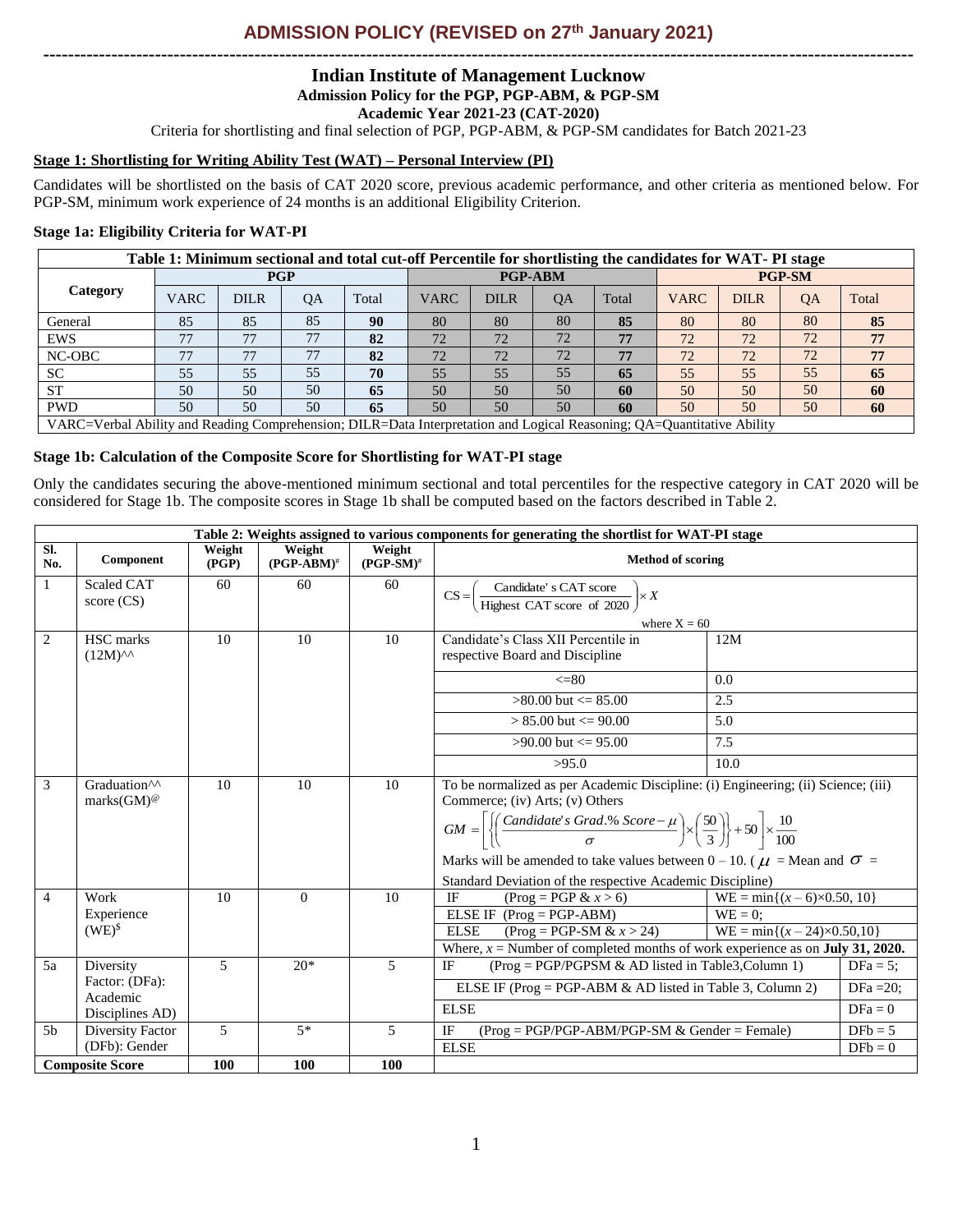### *Notes to Table 2:*

*@ For the candidates appearing in their final year examination, the marks up to one year before the final examinations (for instance, up to the second year for a three-year degree course, and up to the third year for a four-year degree course) shall be considered for the entire admission process. However, such candidates will still have to secure the minimum percentage of marks in their graduation examination as per the CAT 2020 eligibility criteria.*

*\* the maximum marks for the diversity factors (DFa and DFb) cannot exceed 20 for PGP-ABM program.*

*# the candidates seeking admission to PGP-ABM/ PGP-SM programs need to fill up and submit 'special PGP-ABM/ PGP-SM form' mandatorily, by the stipulated deadline. Else, such candidates shall not be considered for WAT-PI process for PGP-ABM/ PGP-SM programs.*

*\$ the work experience, as on July 31, 2020, entered at the time of CAT-2020 registration will be considered as final for the admission process. In the case of work experience in fractional months at more than one organization, a sum of 30 calendar days (across organizations) will be considered as one complete month. The work experience will be verified based on the relevant documents (including experience certificate, appointment letter/relieving letter, first & last pay slips, bank statement, etc.) to be produced by the candidate at the time of WAT-PI and subsequent admission related processes.* 

*^^ For the calculation of aggregate percentage for HSC, the marks obtained for all the subjects, which appear on the mark-sheet, will be considered. The same rule will apply for the calculation of aggregate percentage for graduation if the aggregate marks/ percentage for the course is not provided. In case the marks obtained are not available, the CGPA will be converted into equivalent percentage as per the conversion formula/norms provided by the board/university/institution. In case a conversion formula is not provided by the university/ institution, the obtained CGPA computed as the percent of maximum cumulative grade points shall be considered the aggregate percentage.* In the cases where both the marks obtained and CGPA are provided in the mark-sheet(s), the 'marks obtained' will be considered for the *calculation of aggregate percentage for graduation.*

| <b>Table 3: Academic diversity</b>                                |                                                                             |  |  |  |  |
|-------------------------------------------------------------------|-----------------------------------------------------------------------------|--|--|--|--|
| <b>Academic Disciplines (AD) for PGP/ PGP-SM Program</b>          | <b>Academic Disciplines (AD) for PGP-ABM Program</b>                        |  |  |  |  |
| Arts/Humanities (including Anthropology, Archaeology,             | Agriculture: (including Agriculture, Agronomy, Soil Science,                |  |  |  |  |
| Education, Fine Arts (Dance, Music, Painting), Geography,         | Agricultural Biochemistry, Agricultural Economics, Agricultural             |  |  |  |  |
| History, Journalism, Languages, Library Science, Literature,      | Extension, Plant Breeding and Genetics, Entomology, Plant                   |  |  |  |  |
| Philosophy, Political Science, Psychology, Public Administration, | Pathology)                                                                  |  |  |  |  |
| Social Work/Welfare, Sociology)                                   |                                                                             |  |  |  |  |
| <b>Commerce/Economics:</b> (including Accountancy, Auditing,      | Biochemistry,<br>(including)<br>Biology,<br>Biotechnology<br><i>Science</i> |  |  |  |  |
| Banking, Business Mathematics, Business Administration,           | (includes Biotechnology Engineering), Botany, Home Science, Life            |  |  |  |  |
| Business Organization, Commerce, Economics, Economic              | Science, Zoology)                                                           |  |  |  |  |
| Development and Planning, Public Administration, Public           |                                                                             |  |  |  |  |
| Finance, Secretarial Practices)                                   |                                                                             |  |  |  |  |
| Chartered Accountancy, Cost and Works Accountancy, Company        | Animal Husbandry/Fisheries                                                  |  |  |  |  |
| Secretaryship                                                     |                                                                             |  |  |  |  |
| <b>Computer Application</b>                                       | Dairy Science/Technology                                                    |  |  |  |  |
| <b>Education (including Physical Education and Sports)</b>        | Forestry                                                                    |  |  |  |  |
| Law                                                               | Food Technology, Food Technology & Management                               |  |  |  |  |
| Medicine/Dentistry                                                | Horticulture                                                                |  |  |  |  |
| Pharmacology/Pharmacy                                             | Rural Studies/Rural Sociology/Rural Cooperatives/Rural Banking              |  |  |  |  |
| Sciences (including Biology, Chemistry, Mathematics, Physics,     | <b>Agricultural Engineering</b>                                             |  |  |  |  |
| Statistics)                                                       |                                                                             |  |  |  |  |
|                                                                   | Veterinary Science                                                          |  |  |  |  |

#### **Stage 1 c: Scheduling for WAT-PI**

The composite score (based on Stage 1b) for the candidates who qualify in Stage 1a, and the shortlist for WAT-PI process shall be available on our official website www.iiml.ac.in. Such candidates shall be required to fill-in and submit the WAT-PI form online by the stipulated deadline. The candidates, who fail to submit their WAT-PI form online by the prescribed time limit, shall not be allowed for the WAT-PI process. Furthermore, no queries in this regard shall be entertained by IIM Lucknow. **Candidates are advised to check the official website of IIM Lucknow (www.iiml.ac.in) regularly after the declaration of CAT-2020 result for the updates/ notifications related to the admission process.**